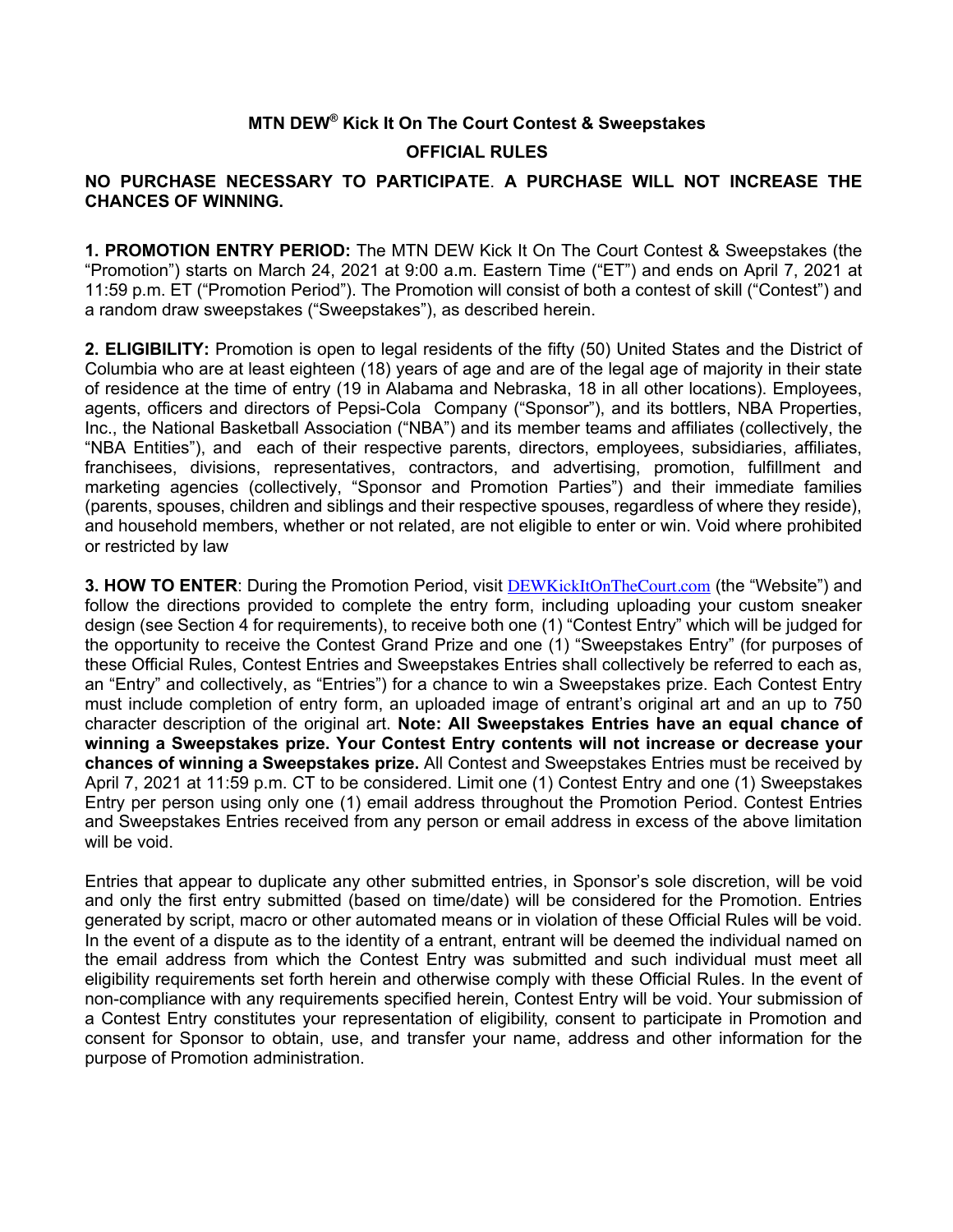Sponsor reserves the right to void any and all Contest Entries of an entrant who Sponsor believes has attempted to tamper with, influence, or impair the administration, security, fairness, judging or proper play of the Promotion. Neither Sponsor, nor anyone acting on its behalf, will enter into communications with any entrant regarding the Promotion other than to notify a potential winner.

**4. REQUIREMENTS OF CONTEST ENTRIES**: To be considered for the Contest Grand Prize, Contest Entry must: 1) Include an idea for a sneaker design that is the wholly original, personal creation of the entrant and solely owned by entrant; 2) Not have won previous awards; 3) Not have been previously published, submitted for publication, screened, or publicly viewed; 4) Not infringe on any third-party rights; 5) Be suitable for publication as determined at the sole and absolute discretion of the Sponsor; 6) Not promote the illegal use of alcohol, drugs or tobacco, firearms/weapons or any activities that may be construed as illegal or violating any law; 7) Not depict or describe any activities that may appear unsafe or dangerous, or promote any particular political agenda or message; 8) Not include obscenity, profanity, racist themes or material that is sexually oriented, explicit, suggestive or exploits people in a sexual or violent manner; 9) Not be violent or derogatory of any ethnic, racial, gender, sexual orientation, religious, professional or age group, profane or pornographic, contain nudity or any materially dangerous activity; 10) Not contain other brands' name, trademarks, labels or logos (except for trademarks, logos or trade dress owned by Sponsor and Promotion Parties, as listed in Section 2), or advertise or promote any brand or product of any kind, without permission, or contain any personal identification, such as house or email addresses; 11) Not defame or invade publicity and/or intellectual property rights or the privacy of any person, living or deceased, or otherwise infringe upon any copyrighted works or a person's personal or proprietary rights (including music, photographs, sculptures, paintings and other works of art or images published on or in websites, television, movies or other media); 12) Not defame, misrepresent or contain disparaging remarks about any Promotion Entity or other entities or individuals or any of their respective products; 13) Not contain materials embodying the names, likenesses, photographs, or other indicia identifying any person, living or dead, without permission; and 14) Not communicate messages or images inconsistent with the positive images and/or goodwill to which Sponsor wishes to associate. Sponsor reserves the right to disqualify any Contest Entry that it determines, in its sole discretion, is offensive or inappropriate, not in keeping with Sponsor's image or that is otherwise not in compliance with these Official Rules.

If a Contest Entry contains any material or elements that are not owned by the entrant, and which are subject to the rights of third parties, the entrant is responsible for obtaining, prior to submission of the Contest Entry, any and all releases and consents necessary to permit the use and exhibition of the Contest Entry by the Promotion Entities in the manner set forth in these Official Rules, including, without limitation, name and likeness permissions from any person who appears in or is identifiable in the Contest Entry. Sponsor reserves the right to request proof of these permissions in a form acceptable to Sponsor from any entrant at any time. Failure to provide such proof may, if requested, render Contest Entry null and void. By submitting a Contest Entry, entrant warrants and represents that entrant consents to the submission and use of the Contest Entry in the Promotion and to its use as otherwise set forth herein.

By submitting a Contest Entry, entrant acknowledges and agrees that Sponsor may obtain many Contest Entries in connection with this Promotion and/or other contests staged and/or promoted by the Sponsor, and that such Contest Entries may be similar or identical in theme, idea, format or other respects to other Contest Entries submitted in connection with this Promotion and/or other contests sponsored by the Sponsor or submitted for other reasons or other materials developed by the Sponsor. Entrant waives any and all claims entrant may have had, may have, and/or may have in the future, that any Contest Entry and/or other works accepted, reviewed and/or used by the entrant may be similar to his/her Contest Entry, or that any compensation is due to entrant in connection with such Contest Entry or other works used by Sponsor.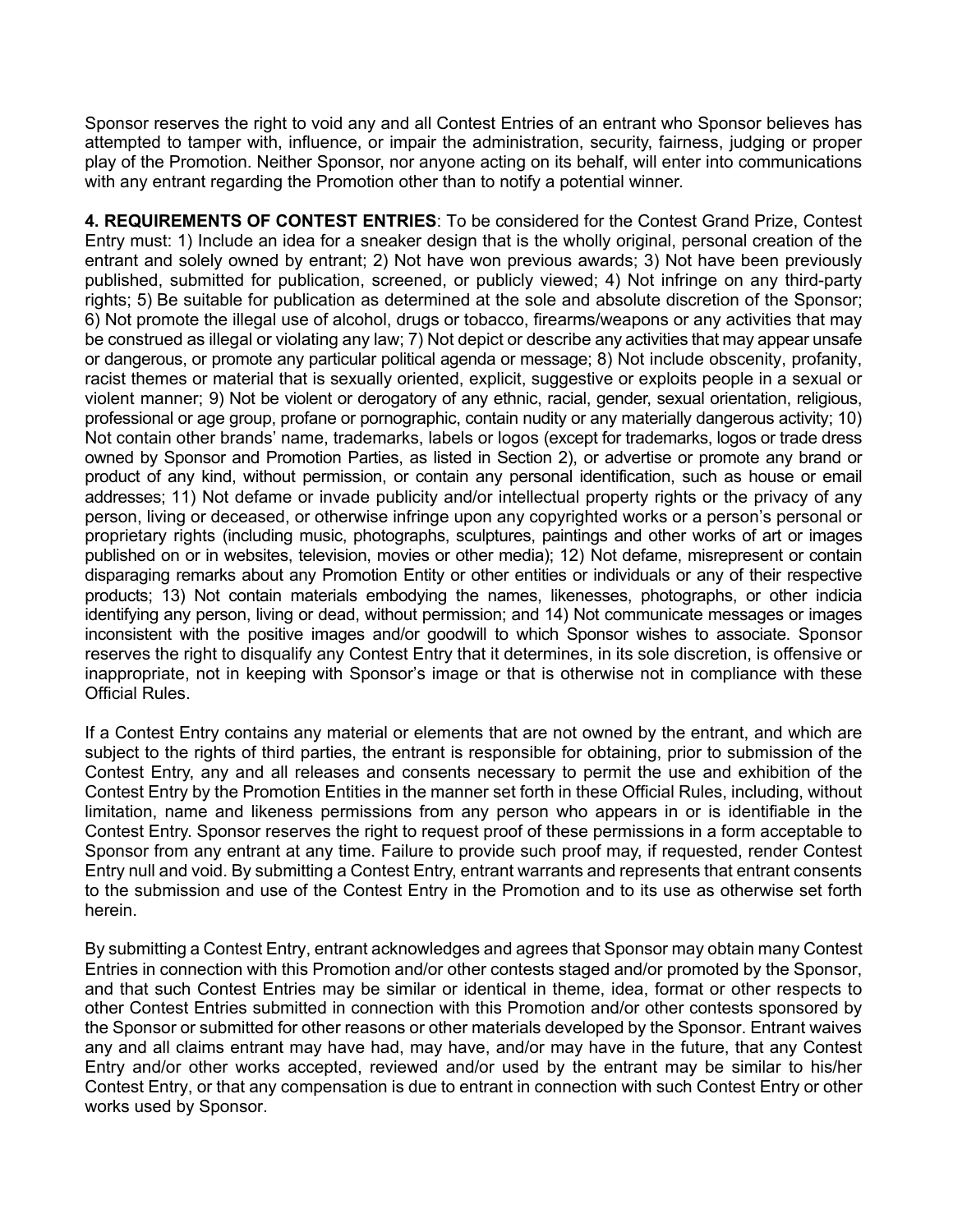**5. CONTEST JUDGING**: All eligible Contest Entries will be judged by a panel of judges selected by Sponsor, whose decisions will be final and binding in all matters relating to this Promotion, based on the following judging criteria: 1.) Should showcase hometown pride and inspiration for Indiana and/or Indiana Pacers: 50 points 2.) Creativity: 30 points 3.) Originality: 20 points. One (1) Contest Entry will be chosen as the potential Contest Grand Prize winner by the panel of judges, subject to verification of eligibility and compliance with these Official Rules. In the event of a tie, an additional, "tie-breaking" judge will determine the Contest Grand Prize winner based on creativity. Sponsor reserves the right not to award the Contest Grand Prize if, in its sole discretion, it does not receive a sufficient number of eligible and qualified Contest Entries.

Sponsor reserves the right to conduct a background check of any and all records of the Grand Prize potential winners, including without limitation, civil and criminal court records and police reports. To the extent necessary under law, potential winners shall authorize this background check. Sponsor reserves the right (at its sole discretion) to disqualify any potential winner based on the background check or refusal to authorize the background check and, at Sponsor's discretion, contacting a runner-up.

**6. CONTEST GRAND PRIZE:** Virtual design session with sneaker designer Sierato and Myles Turner, to reimagine Winner's design on Myles Turner's shoes to be worn on-court during a 2020-21 NBA game, and Myles Turner autographed sneakers customed designed by Sierato. Approximate Retail Value of Prize: \$599. Additional prize details and dates of design session will be provided by the Sponsor after Winner is confirmed.

In the event the Contest Grand Prize cannot occur as scheduled for any reason, including safety, health or welfare concerns, Sponsor reserves the right to reschedule the Contest Grand Prize design session to an alternate date or cancel the Contest Grand Prize and award an alternate prize of equal or greater value to the Contest Grand Prize winner with no further obligation to the Contest Grand Prize winner.

**7. SWEEPSTAKES PRIZES:** Five (5) Prizes will be awarded, each consisting of a signed Miles Turner jersey. Approximate Retail Value of each Sweepstakes Prize: \$299.

**8. SWEEPSTAKES RANDOM DRAWING**: Five (5) potential Sweepstakes winners will be selected in a random drawing held on or about April 8, 2021 from among all eligible Sweepstakes Entries received throughout the Promotion Period. Odds of winning a Sweepstakes prize depend on the number of eligible Entries received throughout the Promotion Period.

**9. WINNER NOTIFICATION**: One (1) potential Contest Grand Prize winner and five (5) potential Sweepstakes winners will be notified by phone and/or email on or before April 14, 2021. Potential Contest Grand Prize winner will, and potential Sweepstakes winners may be, required to complete an Affidavit of Eligibility, Liability and Publicity Release (unless prohibited by law) and any other documents required by Sponsor, which must be returned within three (3) days of date appearing on prize notification. Return of a prize or prize notification as undeliverable, failure to sign and return requested documentation within the specified time period, the inability of Sponsor to contact a potential winner within a reasonable time period or noncompliance with these Official Rules by any potential winner will result in disqualification and, at Sponsor's sole discretion, the Contest Grand Prize (if applicable) may be awarded to a runner-up or the applicable Sweepstakes prize may be awarded to an alternate winner from among all remaining eligible Entries received. Grand Prize may also be forfeited if the winner cannot attend the artist collaboration on the date(s) specified. Any portion of a prize not accepted by winner shall be forfeited. Upon forfeiture, for any reason as stated in these Official Rules, no compensation will be given. If applicable, allow up to 4 to 6 weeks for delivery of prize following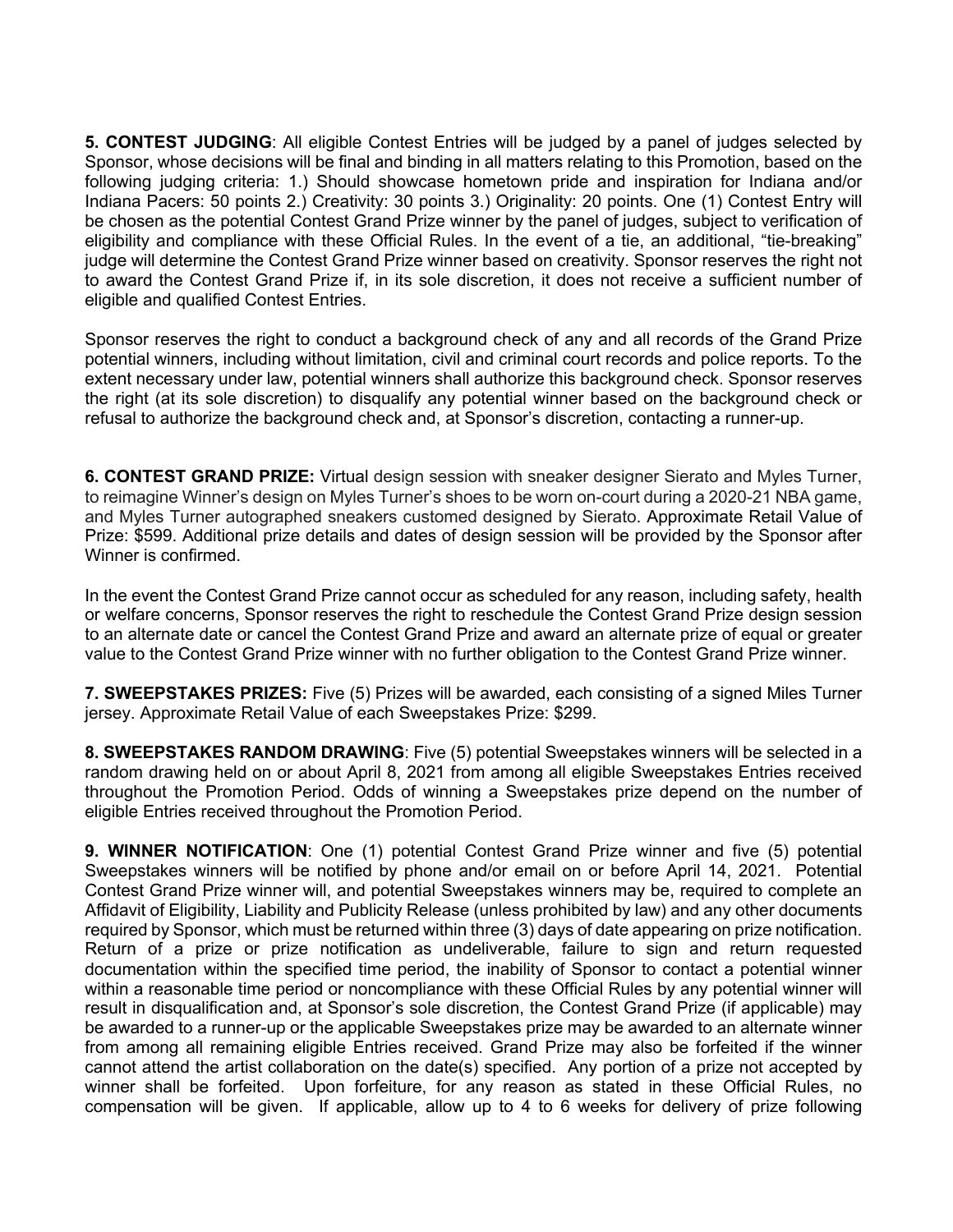completion of notification process. Prizes will only be delivered to addresses within the fifty (50) United States or District of Columbia.

**10. GENERAL PRIZE CONDITIONS:** All federal, state and local taxes and all other costs associated with any prize acceptance and use not specified herein as being provided are the sole responsibility of the winners. Grand Prize Winners may receive an IRS Form 1099 for the approximate retail value of the prize. Prizes are awarded "as is" with no warranty or guarantee, either express or implied by Sponsor. Winners may not substitute, assign or transfer prize or redeem prize for cash, but Sponsor reserves the right, at its sole discretion, to substitute prize (or portion thereof) with one of comparable or greater value.

**11. LICENSE/USE OF CONTEST ENTRIES:** By submitting a Contest Entry, and to the extent allowed by law, you grant the Released Parties a perpetual, worldwide, royalty-free, non-exclusive, sub licensable, unconditional and transferable license to edit, modify, cut, rearrange, add to, delete from, reproduce, encode, store, modify, copy, transmit, publish, post, broadcast, display, adapt, exhibit and/or otherwise use or reuse your Contest Entry, story, name, photo, and biographical material including, but not limited to, all materials submitted in connection with the Promotion in any and all media, throughout the world, and in any manner, for trade, advertising, promotional, commercial, or any other purposes without further review, notice, approval, consideration, or compensation to entrant or any third party.

**12. GENERAL CONDITIONS:** By participating, each entrant agrees: (a) to abide by these Official Rules and decisions of Sponsor and judges, which shall be final and binding in all respects relating to this Promotion; (b) to release, discharge and hold harmless Sponsor, their affiliates, subsidiaries, and advertising and promotion agencies, and the respective officers, directors, shareholders, employees, agents and representatives of the forgoing (collectively, "Released Parties") from any and all injuries, liability, losses and damages of any kind to persons, including death, or property resulting, in whole or in part, directly or indirectly, from entrant's participation in the Promotion or any Promotion-related activity or the acceptance, possession, use or misuse of any awarded prize (including any travel/activity related thereto); and (c) to the use of his/her name, voice, performance, photograph/video, image and/or likeness for programming, advertising, publicity and promotional purposes in any and all media, now or hereafter known, worldwide and on the Internet, and in perpetuity by Sponsor and its designees, without compensation (unless prohibited by law) or additional consents from entrant or any third party and without prior notice, approval or inspection, and to execute specific consent to such use if asked to do so. By participating, entrant also agrees not to release any publicity or other materials on their own or through someone else regarding their participation in the Promotion without the prior consent of the Sponsor, which it may withhold in its sole discretion.

**13. MISCELLANEOUS:** Released Parties are not responsible for lost, late, incomplete, damaged, inaccurate, stolen, delayed, misdirected or undelivered Contest or Sweepstakes Entries; or for lost, interrupted or unavailable network, server, Internet Service Provider (ISP), website, or other connections, availability or accessibility or miscommunications or failed computer, satellite, telephone or cable transmissions, lines, or technical failure or jumbled, scrambled, delayed, or misdirected transmissions or computer hardware or software malfunctions, failures or difficulties, or other errors or difficulties of any kind whether human, mechanical, electronic, computer, network, typographical, printing or otherwise relating to or in connection with the Promotion, including, without limitation, errors or difficulties which may occur in connection with the administration of the Promotion, the processing or judging of Entries, the announcement of the prizes, or in any Promotion-related materials. Released Parties are also not responsible for any incorrect or inaccurate information, whether caused by site users, tampering, hacking, or by any equipment or programming associated with or utilized in the Promotion. Released Parties are not responsible for injury or damage to any person's computer related